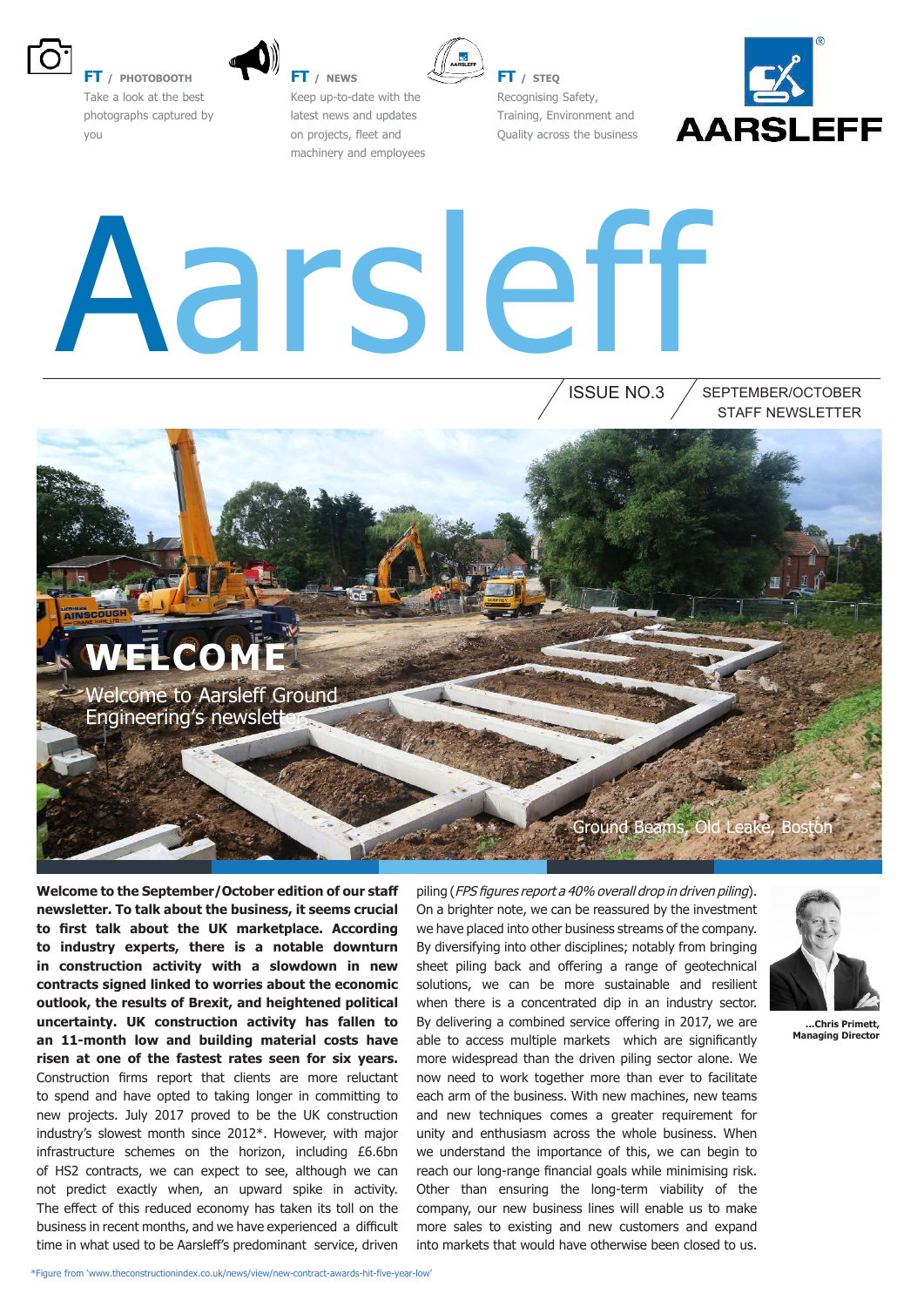# Photobooth

Every issue we ask you to send in your Aarsleff pictures on-site or at home and the best of these are then published in here. If you'd like to be featured, grab your camera and get snapping!

### **Send your best photos to:** jessicabanham@aarsleff.co.uk





Frydd Wood, Wales - Janak Tank





Stourport on Severn - Jim Wilson Aarsleff Baby - Rebecca Johnson



Plot 4, Avonmouth - Simon Jackson

**>> CHECK OUT MORE PROJECT COVERAGE ON WWW.LINKEDIN.COM/COMPANY/AARSLEFF-GROUND-ENGINEERING-UK**

### **FLEET UPDATE**

#### **Comacchio MC1500**

Aarsleff has invested in the Comacchio MC1500. This is a high performance hydraulic crawler mounted drill rig, to be used in operations of large diameter borehole drilling, pre-drilling/pre-augering and simultaneous drilling and casing piling.



The MC1500 is designed and manufactured as a lightweight, versatile and very stable drilling platform. The rig has already been put to good use since day 1 of its arrival into the Aarsleff fleet.



### **RITY CORNER**

Well done to the 'Aarsleff Team' that completed the 2017 Pretty Muddy in support of Cancer Research UK. Zoe Botterill, Nicola Marriott & Zoe Yeomans (pictured left to right) tackled 5k of obstacles, scrambled over the A-frame, crawled through the mud pit, but most importantly had fun and raised valuable funds for beating cancer.



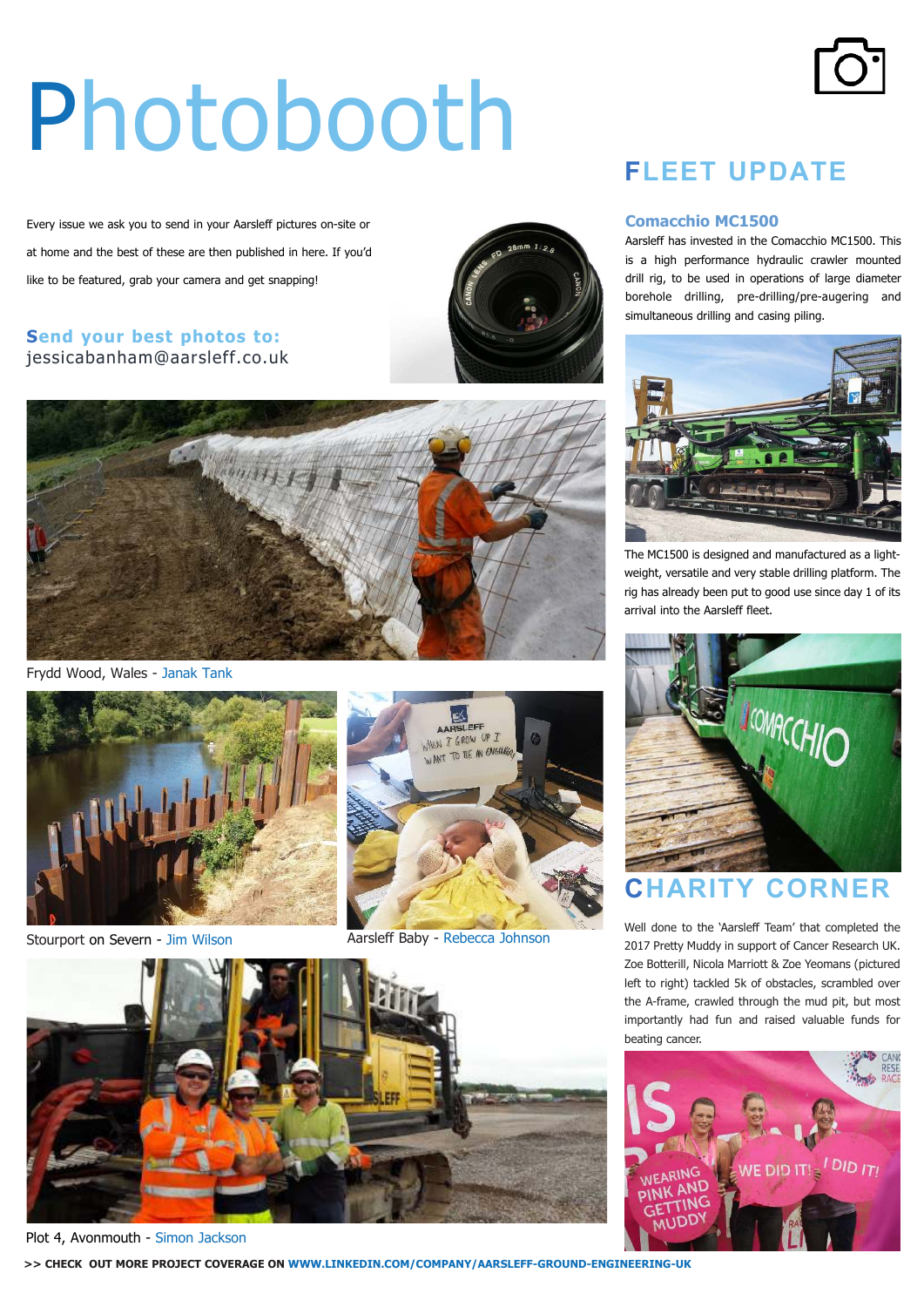# STEQ Space



#### **SAFETY. TRAINING ENVIRONMENT QUALITY**

STEQ performance over the last 2 months (July & August) has been mixed. On a positive note we are delivering ever more complex high risk projects and our people have been recognised for good practice both internally and externally by our Client [see below]. Well done to Pat and Carl! However, on the downside we have seen an increase in the number of injuries sustained to our colleagues. A total of 10 accidents have occurred, 3 of which were RIDDOR reportable lost time accidents. Analysis of these events is ongoing to determine how we can reverse this increasing trend and lessons learnt will be communicated. Centrum will be an area of focus as they have experienced more accidents than expected for an essentially fixed risk exposure level. Random Drugs & Alcohol tests are now being carried out and these will continue. Please ensure you present yourself 'fit for work' every time.

Lastly in the spirit of continual improvement, work has started on measuring and ultimately improving our Health & Safety Culture with a view to developing this as a long term project. Whilst focused on the health and safety culture, this goes hand in hand with the overall business culture and should see us reap benefits across the board. What is Culture you may ask? Culture is about our core values, attitudes, shared beliefs i.e. ' the way we do things around here' **... Robert Speakman, STEQ Manager**

### **STEQ SPECIAL MENTIONS TO...**

# Patrick Howard

Patrick has been awarded with a green card by our client on Lidl for his commitment under pressure from hot weather and associated conditions, to keeping up good Health and Safety practices. His commitment to helping keep a tidy, well kept platform for all, is very much appreciated. **…Nigel Banks, TSL Projects, Site Safety Officer on Lidl, Avonmouth**



# Carl Bardauskas

Carl (pictured right) is working at Plot 4 in Avonmouth, Bristol. He was instrumental in preventing a near miss on site involving an agency worker attempting to climb up on a trailer without a ladder or any edge protection. Well done Carl. **…Simon Jackson, STEQ Supervisor**



AARSLEFF

### **16** If you would like to commend a member of staff for their efforts in health and safety please email jessicabanham@aarsleff.co.uk **If you would like to commend a member of staff for their efforts in health and safety please email jessicabanham@aarsleff.co.uk**

# AarSTAR of the month

The 'Star of the Month' feature is to celebrate members of our company who have gone above and beyond expectations and deserve to be recognised and thanked for their achievements. They may have shown great leadership skills for example, or simply worked hard to achieve exceptional results.



# This month we would like to congratulate ... Jon Bradley

**To the United States of the United States of the United States of the lead in the use**<br>Jon Bradley joined us from a company called Magpie Drilling. He has taken the lead in the use **"** of a new acquisition, the Comacchio Drilling Rig, which was used for the installation of a King Post wall at Sheffield and will also be used for the augering of boreholes at Long Itchington to install yet another King Post Wall. Simon Jackson, Aarslef's STEQ Advisor, was present at the planning meeting for Long Itchington on the 10th July (collaboration project between Sheet Piling and Geo) and Jon's input into the methodology was integral to the plans and potentially could have reduced the installation time. Jon comes to us with years of valuable experience and has a practical and intelligent approach to his work with a good attitude toward safety. He understands the process and has the knowledge to be a wonderful asset to both Geo and Sheets in the Aarsleff Ground Engineering family.

If you would like to commend a member of staff for our next newsletter please send through your nomination and the reasons why to jessicabanham@aarsleff.co.uk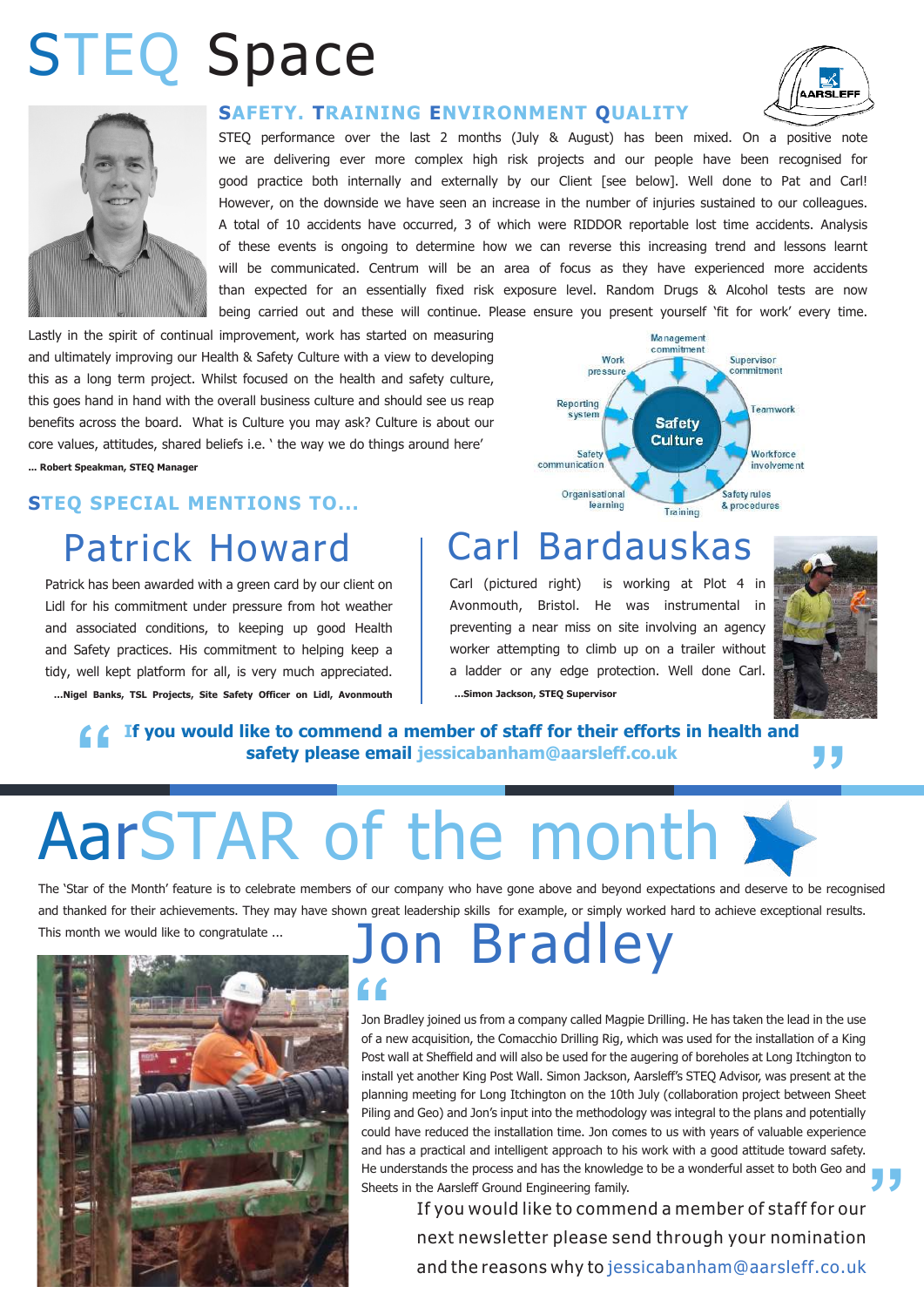# **W** Reflecting on

**"** Core values are what shapes our culture and reflects what Aarsleff as a company values,

# The Aarsleff Way

Foundations for buildings and structures, schools, hospitals, bridges, wind farms and energy stations, offices, sports stadiums, shopping centres, homes and geotechnical work for roads, railways, airports, flood defence embankments, underground voids, old mines, underground structures, basements, tunnels, car parks, water and sewerage tunnels. We have so much opportunity around us because ground engineering touches almost every aspect of modern life. But what can we do as a company to leave an imprint on our clients? Our internal culture needs to be consistent through our entire business. We must stay true to our company core values and not just learn, but live the Aarsleff way. Core values are what shapes our culture and reflects what Aarsleff as a company values. At Aarsleff, we value Life and Health, Trust and Corporate Responsibily. These are not just rhetoric, but can be used everyday in the decision-making processes required on any one project. Is the site safe? If the health and wellbeing of our people is in any way compromised, we must choose not to proceed. Are we clearly communicating to our client ? If not, we are losing their trust. Please align yourself with our core values, they communicate what is important to us and to our customers. There will be more communication on our values over the next quarter



**...Kevin Hague, General Manager**

# Thoughts from the HR Desk

#### What is a team?

Business Definition:

"A group of people with a full set of complementary skills required to complete a task, job, or project. Team members (1) operate with a high degree of interdependence, (2) share authority and responsibility for self-management, (3) are accountable for the collective performance, and (4) work toward a common goal and shared rewards(s). A team becomes more than just a collection of people when a strong sense of mutual commitment creates synergy, thus generating performance greater than the sum of the performance of its individual members."

#### (reference www.BusinessDictionary.com)

Aarsleff and Centrum continue in a time of much change but rather than be resisted this should be gripped, it's exciting, it offers us each and as a team great opportunity. I would urge everyone in our 'TEAM' to think like a team, work like a team and more importantly communicate like a team. Maybe talk to each other, before emailing and texting, be inclusive and find solutions together, across the disciplines. Those solutions and working together will in the end begin to define our Company culture. Let's not fall into negativity, blame and shifting of responsibility. Now is the time for all of us, whatever our role in the Company- whether in the factory, on site or in the office to take responsibility, to ask ourselves 'what can I do to increase mine and my team's productivity – to make things better' – and not what can my team, my manager, Company do for me.



**...Heather Jones, Business and HR Manager**

# and Network

Over the last months we have completed the IT connection of the Tuxford office. Now Centrum and Aarsleff Employees, based at or visiting Tuxford, have access to all our Network based resources. The IT Resources that were based at the Wakefield office, have now been moved to Tuxford and can be assigned as required. This includes the A0 large format printer. Contact IT if you need access.

#### **...Simon Pick, IT and Network Supervisor**

### **JOINERS**

Christine Argill – Factory Manager, Tuxford – 03.07.2017 Fanule Degafe – Design Engineer, Ground Beams – 18.07.2017 John Francis – Maintenance Engineer, Centrum – 24.07.2017 Rebecca Godfrey – Planning & Logistics Co-ordinator, Centrum – 19.07.2017 Matthew Graham – Maintenance Engineer, Centrum – 07.08.2017 Josh Kerry – Trainee Topman – 17.07.2017 Ruben Prieto Lopez – Design Engineer, Ground Beams – 31.07.2017 Adam Smith – Trainee Topman – 17.07.2017 Callum Turner – Placement Mechanical Engineer – 03.07.2017 Conor Wareham – Site Support Co-ordinator Ground Beams – 03.07.2017 Luke Woodcock – General Operative, Tuxford – 14.08.2017

### **LEAVERS**

Neil Abbott – Head of HS2 – 04.08.2017 Paul Allen – Maintenance Engineer – Centrum Factory – 31.07.2017 Craig Atkinson – Driller, Geotechnical - 14.07.2017 Martin Cane – Instrumentation Plant & Systems Manager - 18.08.2017 Paul Corner – Production Operative, Tuxford – 28.07.2017 Aidan Curwen – Factory Operative – 12.07.2017 Noushin Estecki – Design Engineer, Ground Beams – 31.07.2017 Richard Murray – Engineer, Ground Beams – 14.07.2017 Nathan Savage – Topman - 10.07.2017 Richard Spargo – Trainee Driller, Geotechnical - 07.07.2017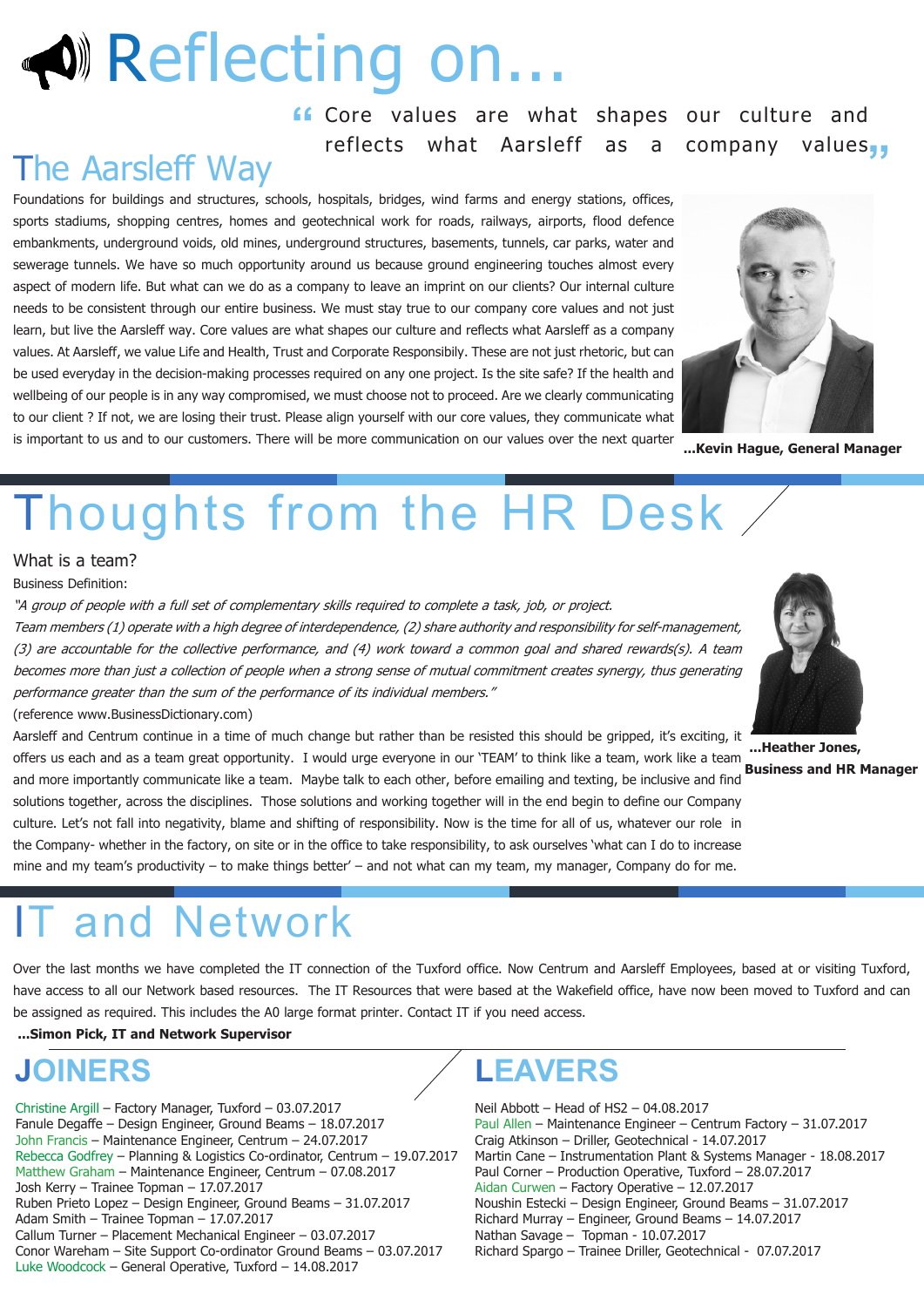# Spotlight on Customer Service

**Many recent industry reports (Glenigan, UK Highways & Infrastructure, Mace, Barbour ABI) have all reported a change in the behaviour of clients in the last 12 months. They are now more focused on relationships with project partners rather than on the price or quality as they were in the past.**  At all times, we want to be focusing on creating lasting relationships with our clients and going above and beyond their expectations. We have a great team of people and we offer excellent services and that is what invites people in. However, only with good communication and a rapport, will clients stay. How often do we receive feedback on a project regarding our product? The feedback we receive is almost always to do with our people, our responsiveness, our relationship, our attitude. Did we act professionally on site? Were we pro-active? To quote from our very own clients feedback: "You offered a flexible and customer friendly service", "Always very helpful and professional", "Generally very nice people to work with", "All staff were very helpful". The marketplace is full of opportunity and if we tune in to our relationship with our clients, we can capitalise on more of it. Its

simple. People do business with people they like. We conducted a client evaluation survey last month which was distributed to all clients who have worked with Aarsleff on projects in the last two years. Results showed that we ranked above average on 'professionalism', 'engineering expertise' and 'performance on site', however for 'customer service experience', we falled just below average. Across the whole company, we need to realise the importance of providing high level customer service. People will only stay loyal to a company if they have very good reason to, otherwise realistically, there is plenty of competition available they could choose to move to. As a result, we have to work even harder to keep our customers by providing the best in customer service. Word of mouth is the most powerful ally we have on our side and what our customers say can in some cases, make or break the business. When we provide the best in customer service, people will talk about Aarsleff. They will remember Aarsleff. If they hear someone else saying that they need a specific kind of ground engineering contractor, they are much more likely to say, "Go to Aarsleff, they are great."



**...Jessica Banham Marketing Coordinator**

The feedback we receive is almost always to do with our people

### Finalists in not one, not two, but three awards!



Aarsleff Ground Engineering has been named as one of the top 10 'Best Specialist Contractors to Work For' in the Construction Enquirer Awards 2017. We have also been selected as a finalist in not one but two categories of the 2017 Construction Investing in Talent Awards. These include Best Place to Work (Contractor) and the Best Project to Work on. Well done team!